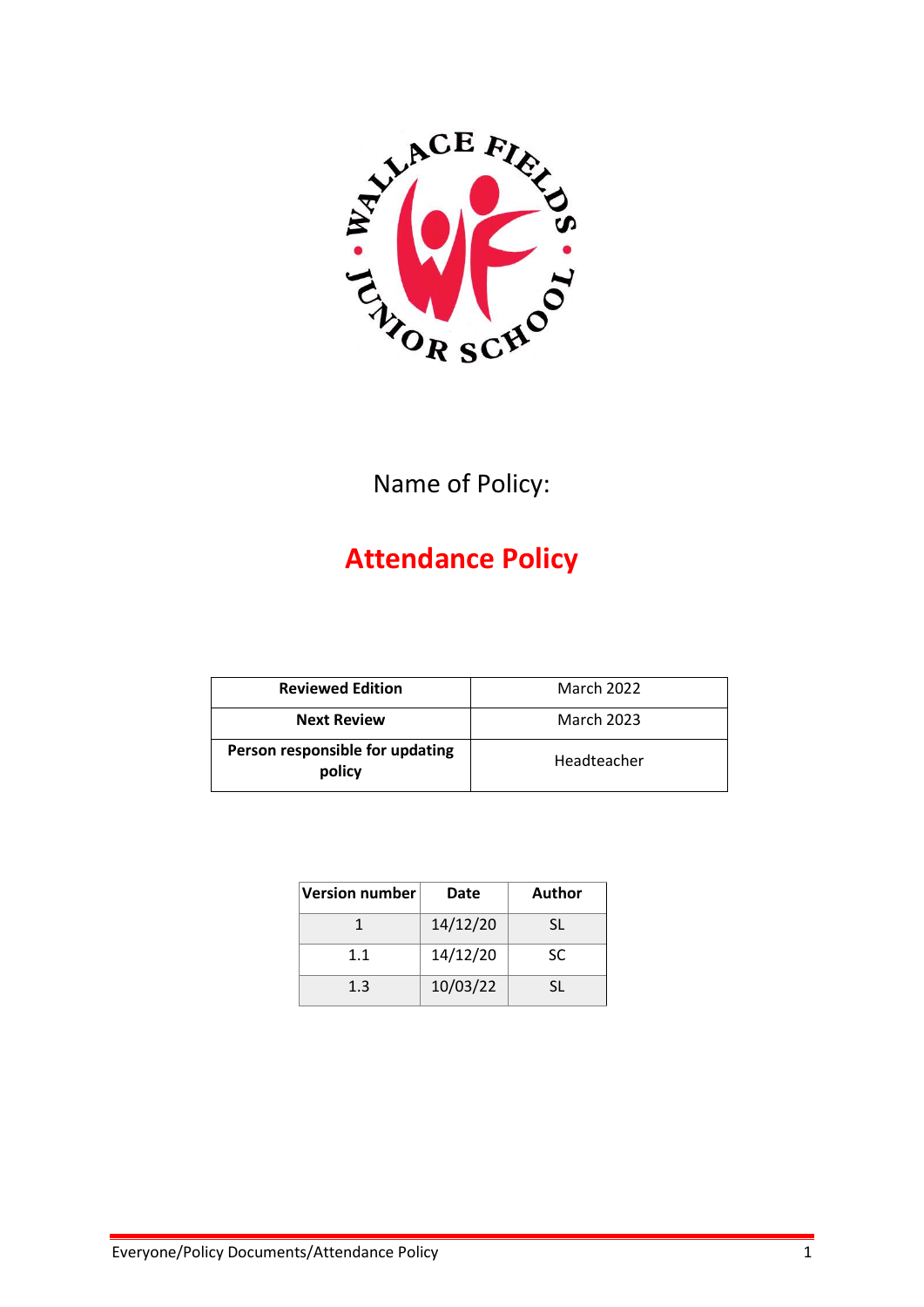# **Contents**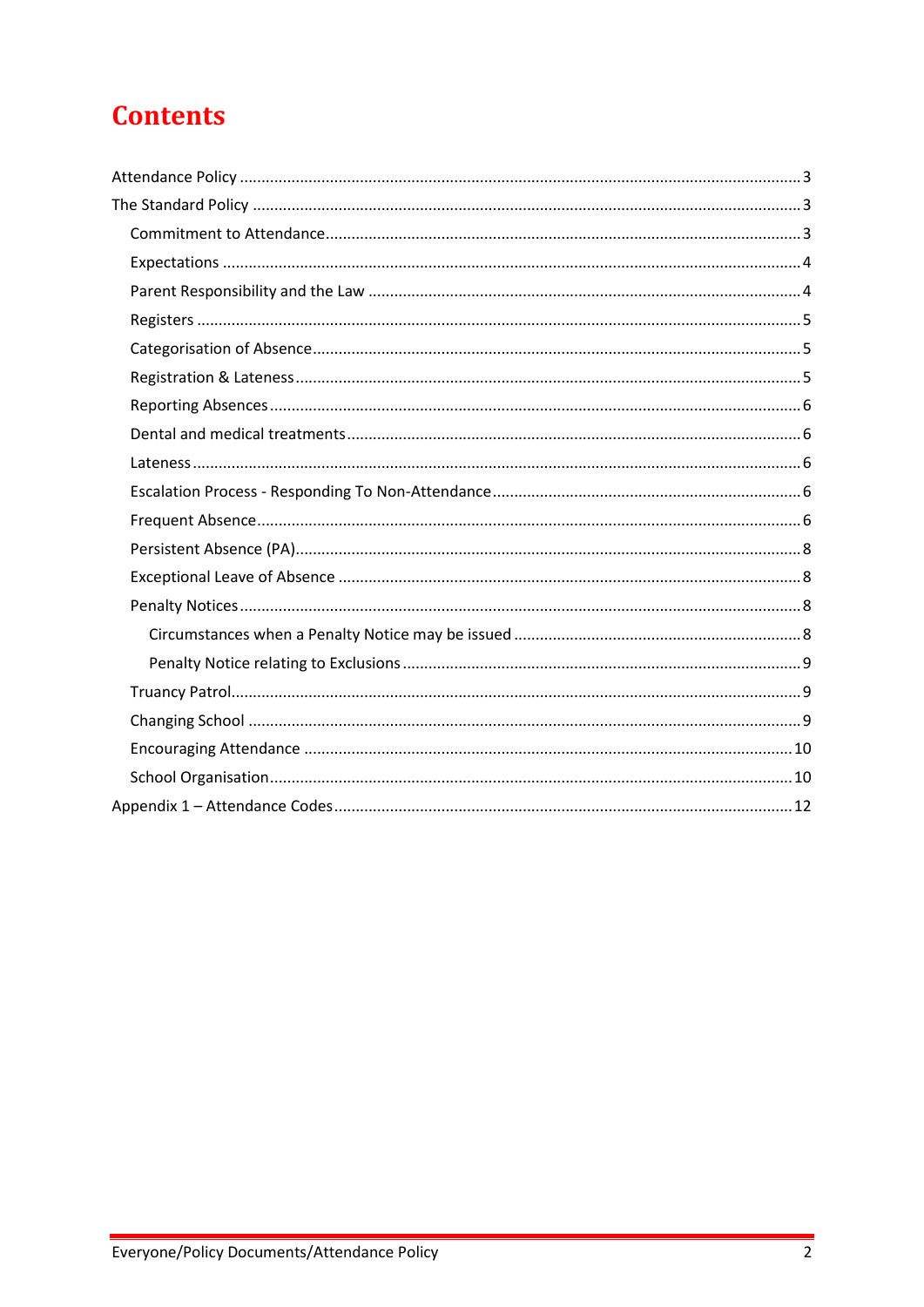## <span id="page-2-0"></span>**Attendance Policy**

The Government, through the Department for Children, Schools and Families (DCSF), has stated in its guidance (July 2008) that "Schools must remember that they can only approve absence for family holidays if they consider that there are special reasons which warrant the holiday."

This policy for Wallace Fields Junior School has been developed from that adopted by the Epsom and Ewell Partnership of Schools<sup>1</sup> during 2008. All schools in the Partnership are committed to developing and implementing a consistent and transparent set of joint standards and approaches which improve and maintain attendance in local schools. In support of this the Educational Welfare Officer attached to local school help monitor and improve attendance by supporting families who are causing concern.

# <span id="page-2-1"></span>**The Standard Policy**

The standard policy, which comes into immediate effect, **states that no authorisation will be given for any family holidays taken during term time.** Authorisation will only be given for absence, other than illness and medical appointments, in Exceptional Circumstances; for example compassionate reasons. **A Penalty Notice may be issued to parents/carers who are failing to secure their child's regular school attendance and are failing to engage with supportive measures to improve attendance proposed by the school or Education Welfare Officer.** This will be considered if the attendance is below 90% and there are 10 or more unauthorised sessions (this need not be consecutive) in the previous 3 months, which may include a pupil arriving late after close of registration.

Wallace Fields Junior School, along with other local schools and Surrey County Council, firmly believe that all pupils benefit from regular school attendance. **Full and regular attendance at school is crucial for a child's future life chances** and establishes a positive work ethic early in life. To this end we will do all we can to encourage parents/carers to ensure their children achieve maximum possible attendance and that any problems that prevent full attendance are identified and acted on promptly. Pupils will be expected to achieve 100% attendance but when absence is unavoidable, parents/carers will be required to inform the school at the earliest opportunity.

Parents/carers, whose children are of compulsory school age (5 to 16) and are registered at a school, are responsible for ensuring that their children attend school regularly. If they do not do so they may be committing an offence under the Education Act 1996 and could be liable to prosecution or to be served with a penalty notice.

In line with the Education Regulations (Pupil Registration) Regulations 2006, all unexplained absences of 10 days or more are required to be reported to the Local Authority. Schools are therefore required to report all absence figures to the local authority and the Department of Education and to ensure they are recorded on a child's annual report. Rates of absence are also taken into account by Ofsted as part of a school's inspection.

## <span id="page-2-2"></span>**Commitment to Attendance**

**.** 

The staff of Wallace Fields Junior School are committed, in partnership with the parents/carers, students, governors and the Local Authority, to building a school which serves the community and of which the community is proud.

<sup>1</sup> The Epsom and Ewell Partnership includes all of the (19 primary, 1 special and 4 secondary) schools in Epsom and Ewell.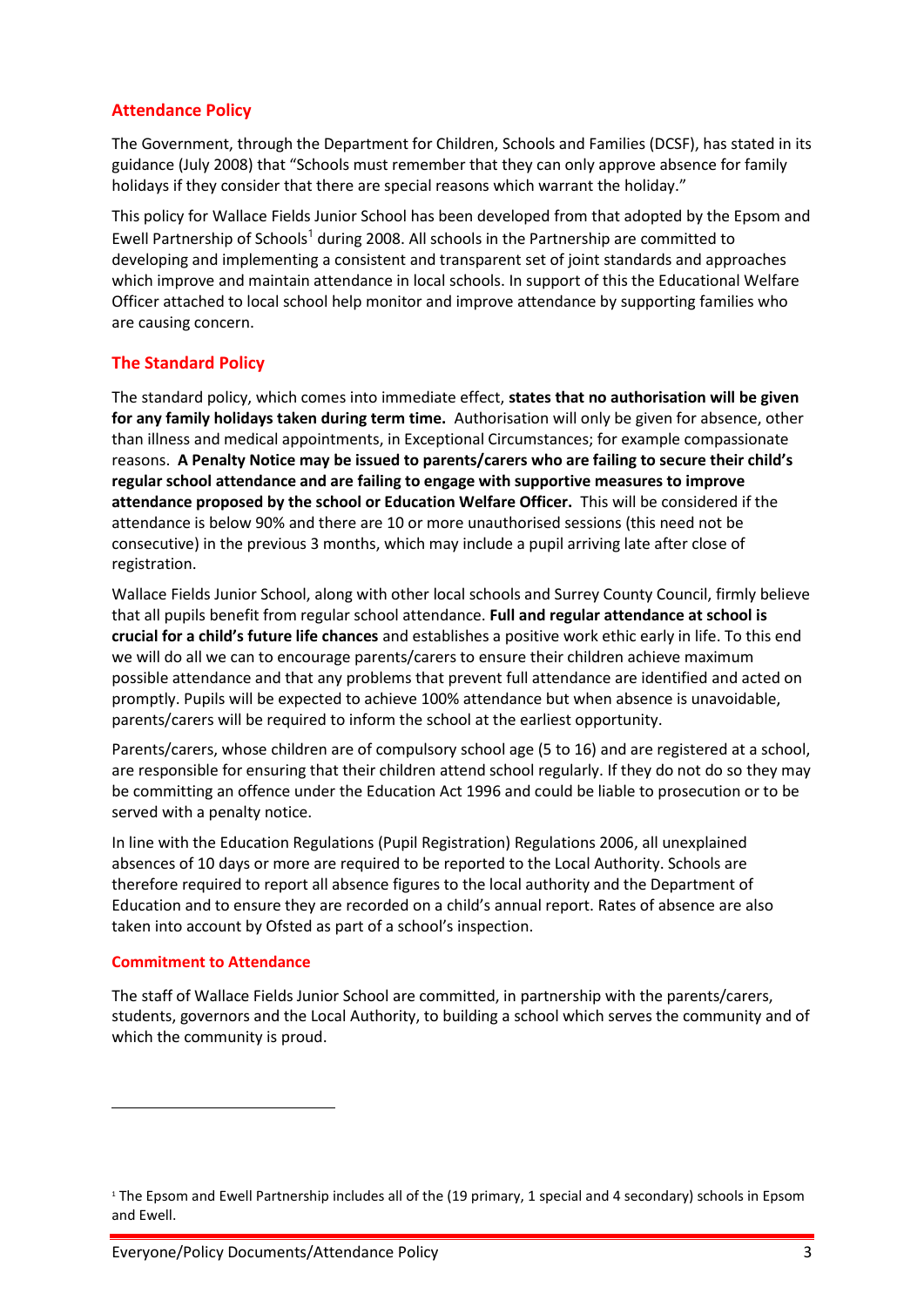Regular attendance is key to: staying healthy, enjoying and achieving, keeping safe, contributing to the community, and social and economic well-being. Research clearly demonstrates the link between regular attendance and educational progress and attainment. We are committed to encouraging and supporting parents in ensuring their children achieve maximum possible attendance and that any problems that prevent this are identified and acted on promptly*.*

## <span id="page-3-0"></span>**Expectations**

We expect that all pupils will:

- attend school regularly
- attend school punctually
- attend school appropriately prepared for the day
- discuss with their class teacher or Headteacher any problems preventing them from attending school.

We expect that all parents/carers and persons who have day to day responsibility for the children will:

- encourage regular school attendance and be aware of their legal responsibilities.
- ensure that the child/children in their care arrive at school punctually, prepared for the school day and have completed any homework they have been given
- contact the school promptly whenever any problem occurs that may keep the child away from school.

We expect that school staff will:

- keep regular and accurate records of attendance for all pupils, as required by current legislation
- monitor every pupil's attendance
- contact parents/carers as soon as possible when a pupil fails to attend and where no message has been received to explain the absence
- encourage good attendance
- provide a welcoming atmosphere and a safe learning environment for children
- provide a sympathetic response to any pupil's concerns
- make initial enquiries to parents/carers of pupils who are attending irregularly, expressing the school's concerns and clarifying the school and the local authority's expectations regarding regular school attendance
- refer irregular or unjustified patterns of attendance to the attached Education Welfare **Officer**
- fulfil, where possible, the requirements of the UN Convention The Rights of the Child, by ensuring that children are consulted in all decisions that relate to them.

## <span id="page-3-1"></span>**Parent Responsibility and the Law**

The Education Act 1996 Part 1, Section 7 states:

The parent of every child of compulsory school age shall cause him to receive efficient full-time education suitable-

- To his age, ability and aptitude and
- To any special needs he may have either by regular attendance at school or otherwise

For educational purposes the term parent is used to include those that have parental responsibility and/or those that have the day to day care of the child.

The legislation that appertains to children who are of compulsory school age and are registered at school is contained within this Act.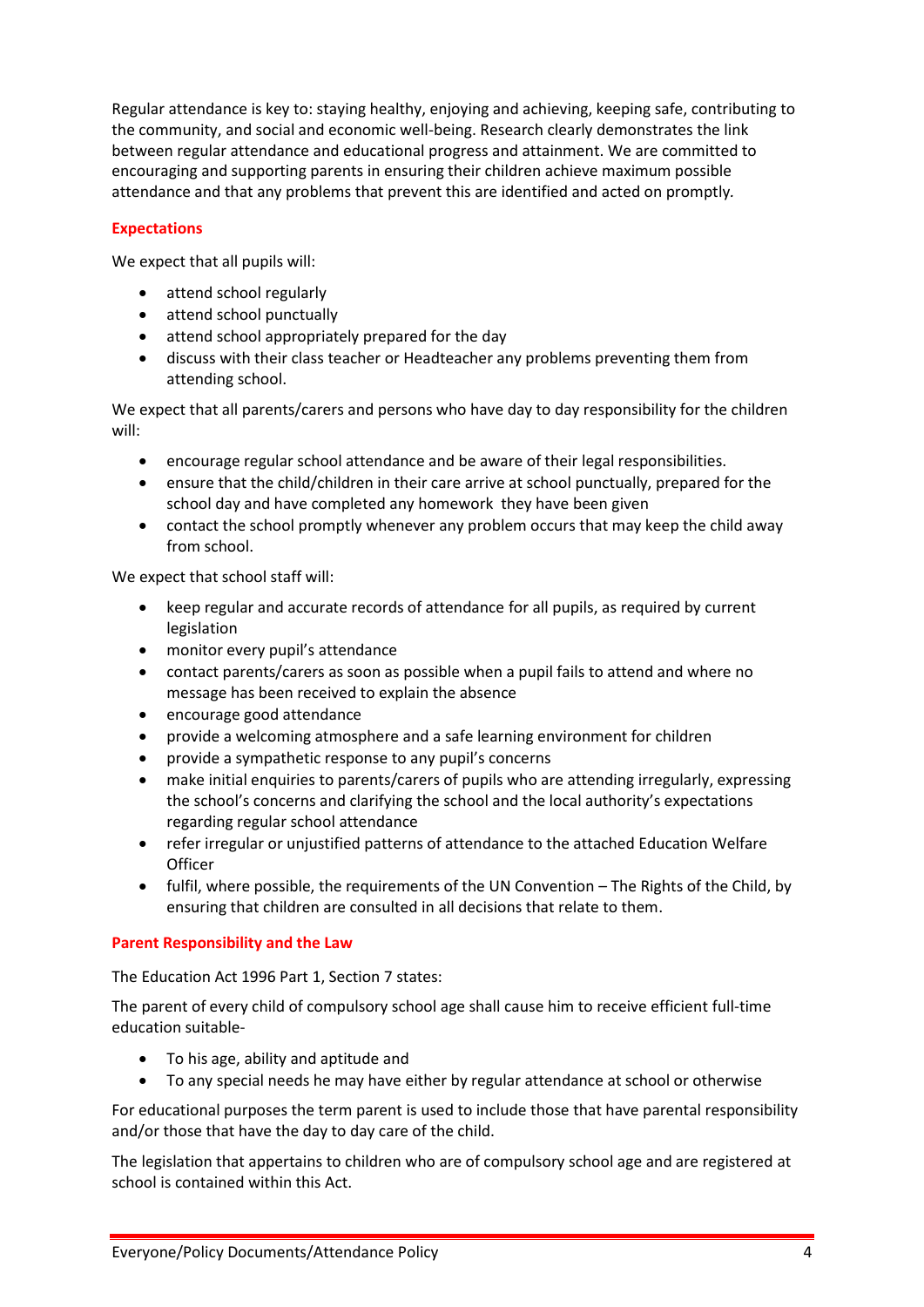Part V1 Section 444 contains the details of when an offence is committed if a child fails to attend school.

## <span id="page-4-0"></span>**Registers**

Under the provision of the Education Act 1996 (s434) and the Student Registration Regulations 1995 the school must keep an attendance register.

Any child who is absent from school at the morning or afternoon registration period must have their absence recorded as being authorised, unauthorised or as an approved educational activity [attendance out of school]. Only the Headteacher or a member of staff acting on their behalf can authorise absence. **If there is no known reason for the absence at registration, then the absence must be recorded in the first instance as unauthorised.**

## <span id="page-4-1"></span>**Categorisation of Absence**

Any pupil who is on roll but not present in the school must be recorded within one of these categories.

## **1. Unauthorised absence**

This is for those pupils where no reason has been provided, or whose absence is deemed to be without valid reason. This includes:

- Parents/carers keeping children off school unnecessarily
- Absences which have never been properly explained
- Shopping, looking after other children or birthdays
- Excessive illness without medical evidence.

## **2. Authorised absence**

This is for those pupils who are away from school for a reason that is deemed to be valid under the Education Act 1996.

## **3. Approved Educational Activity**

This covers types of supervised educational activity undertaken off site but with the approval of the school.

## **Note: Pupils recorded in this category are deemed to be present for attendance returns purposes.**

This would include:

- o Work experience placements
- o Field trips and educational visits
- o Sporting activities
- o Link courses or approved education off site
- o Most types of dual registration

## <span id="page-4-2"></span>**Registration & Lateness**

The school day begins at 8.50 am.

Morning registration will take place at 8.55 am. The registers will remain open for 15 minutes and any child who arrives after the register has been taken but during the 15 minutes will be marked late (L).

Any pupil who arrives after the registers close at 9.10 am will be marked as late after close of registers (U), which statistically counts as an unauthorised absence. If a reason is given for the late arrival, for example, attending an early morning medical appointment, the appropriate authorized absence code will be entered. (See Appendix 1).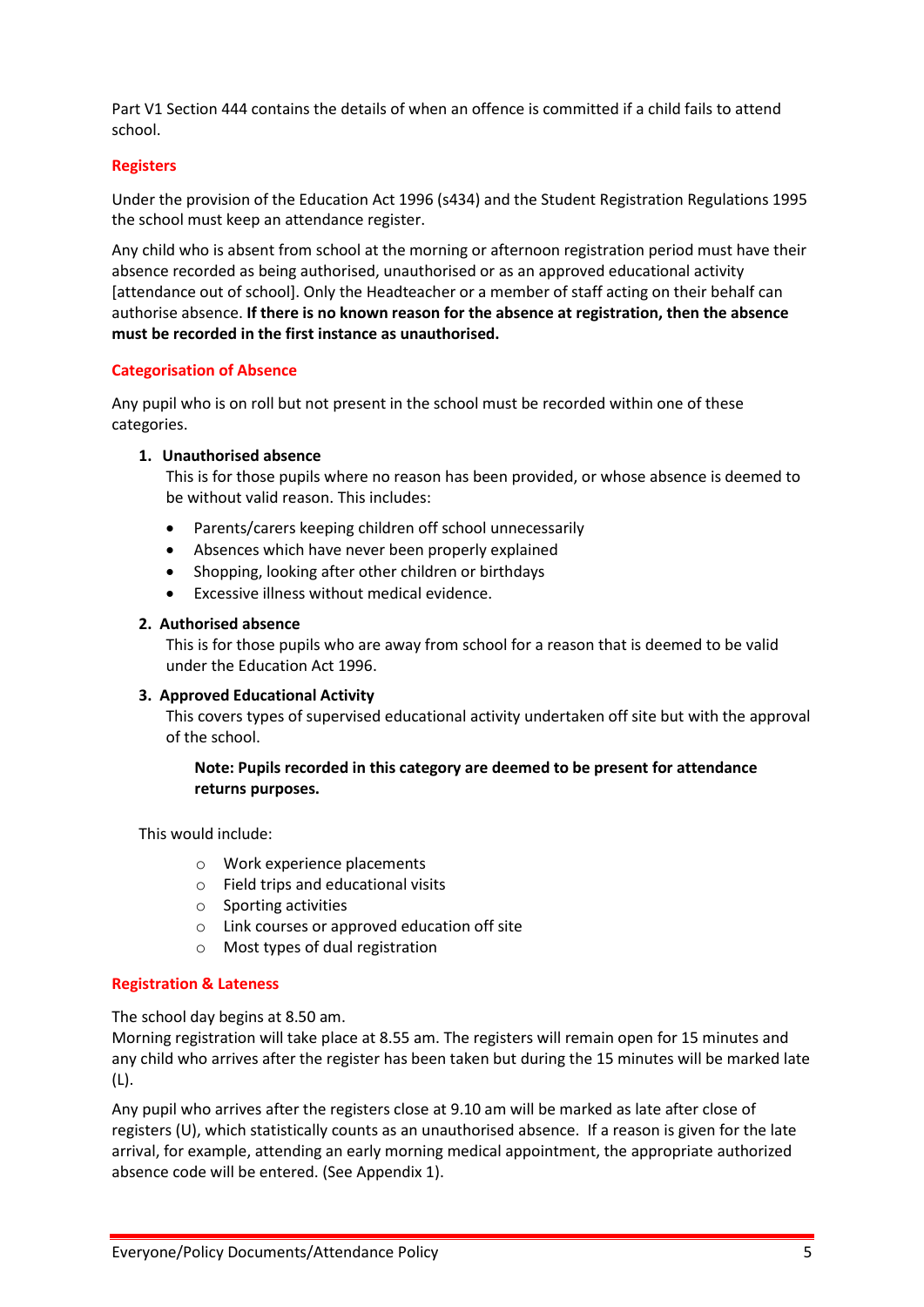The afternoon registration will be taken at 1.15 pm. In cases of persistent late arrival to school, parents will be invited to a meeting with the Headteacher.

## <span id="page-5-0"></span>**Reporting Absences**

Absences should be reported to the school office (via the answer phone) before 9.15 am on the first day of absence and thereafter on a daily basis.

**If the school is concerned about a child's absence we may request a doctor's appointment card after 3 days of illness. If this is not provided any further absences could be marked as unauthorised.**

## <span id="page-5-1"></span>**Dental and medical treatments**

Whilst the school will grant requests for absence for dental and medical treatments**,** parents/carers are encouraged, whenever possible, to **book medical and dental appointments outside of the school day**. When appointments during school hours are unavoidable, the school office should be notified in advance in writing, of the date and time of the appointment and when the child will be collected and/or returned to school. Evidence of the appointment may be requested.

If a child needs to attend an appointment during the school day parents are asked to sign their child in / out on the Pupil Signing In/Out register at reception.

## <span id="page-5-2"></span>**Lateness**

If pupils arrive after the close of the school gates at 8.52 am they will need to report to the school office and a late mark will be recorded in the register. This is to ensure that all pupils are accounted for in the case of a fire.

If pupils arrive at the school after the close of register (9.10 am), without a written explanation, it will be recorded as a late absence and be recorded as an unauthorised absence for that session.

## <span id="page-5-3"></span>**Escalation Process - Responding To Non-Attendance**

If a child is absent for any reason, it is the responsibility of the parent to notify the school. However if the child is absent and no reason has been provided the following procedure will apply:

- On the first day of absence, if no note or telephone call is received from the parent/carer by 9.30 am, the school will endeavour to contact them as soon as possible after morning registration and before midday. The absence will be marked as unauthorised until the school receives a valid reason for absence.
- Parents will be informed that if the absence persists a referral will be made to the attached Educational Welfare Officer
- Failure to comply with the expectations set by the Education Welfare Service may result in further action, an application for an Education Supervision Order, or court prosecution.

## <span id="page-5-4"></span>**Frequent Absence**

Whilst any child may be off school because they are ill, sometimes they can be reluctant to attend school. Any problems with regular attendance are best sorted out between the school, the parents and the child. If your child is reluctant to attend, it is unhelpful to cover up their absence or to give in to pressure to excuse them from attending. This gives the impression that attendance does not matter and usually makes things worse.

Education Welfare meets with school staff on a regular basis to discuss attendance concerns.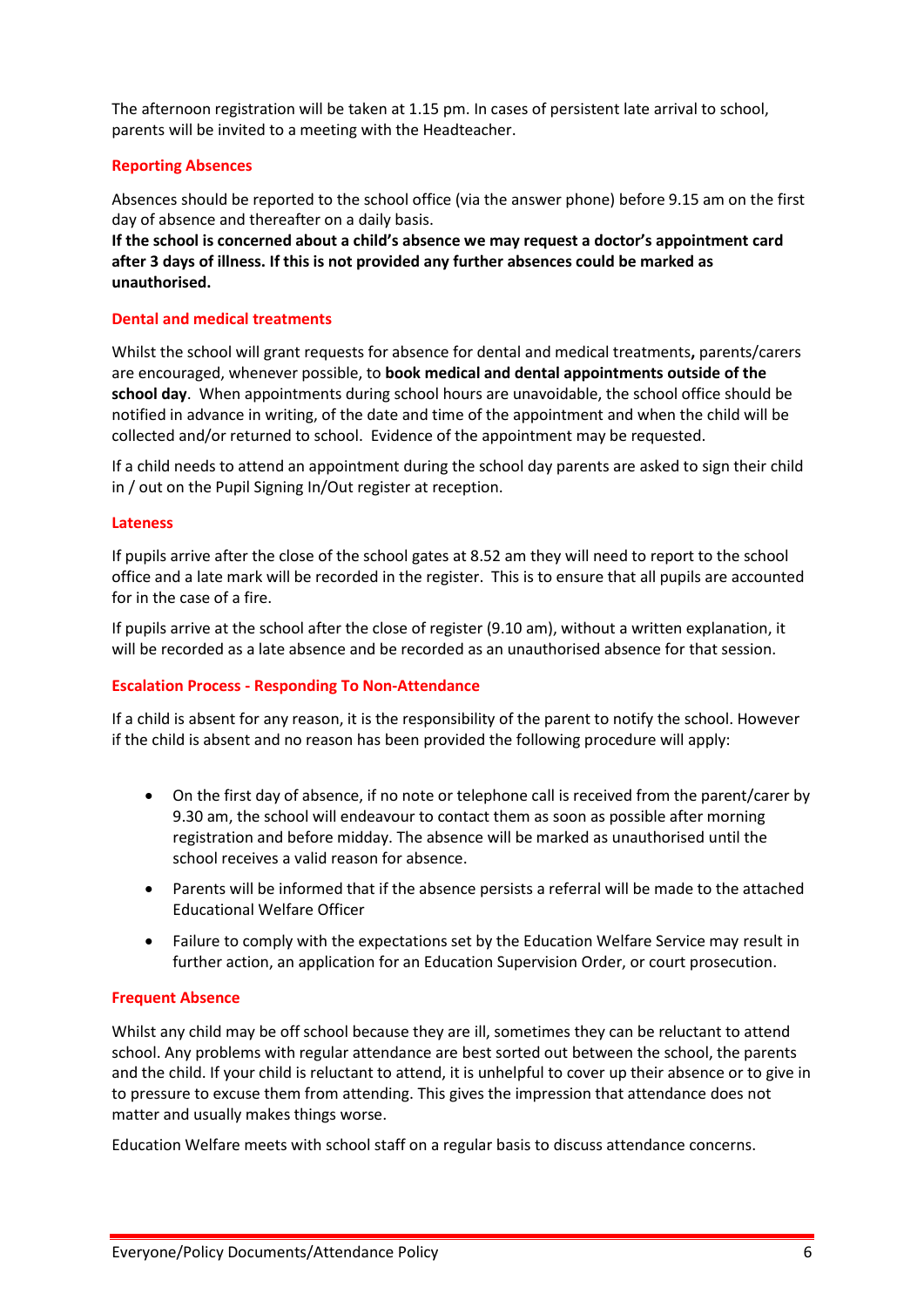In cases where a pupil begins to develop a pattern of absences, the school will try to resolve the problem with the parent/s by phone calls, emails and letters.

Process followed:

#### **100%**

#### **Outstanding attendance**

No absences or lateness – Children awarded certificate for each term of 100% attendance

#### **>97% attendance – less than 6 days absence a year**

#### **Excellent attendance**



#### **95% - 97% attendance – 10 days absence a year**

#### **Good attendance**

Understood that some childhood illnesses will lead to children having time off

#### **91% - 94% attendance**

#### **Needs improvement**

- Children monitored and letter sent to explain importance of attendance.

#### **86% - 90% attendance**

#### **Cause for concern**

- Children in this category are missing at least a month of school a year
- This is classed as Persistent Absence & letter and target sent to parents / carers & referred to EWO
- Parents / Carers will be asked to come in to school for a meeting to participate in developing an action plan to address the issues

#### **81% - 85% attendance – 29 days absence a year**

- Children are missing at least 6 weeks of school a year, ie half a term
- - Parents / Carers will be asked to come in to school for a meeting & will be referred to the EWO (Education Welfare Officer) for follow-up meeting

#### **<80% attendance – 38 days absence a year**

- Children are missing a year of school over 5 years
- EWO Referral Meeting and continued monitoring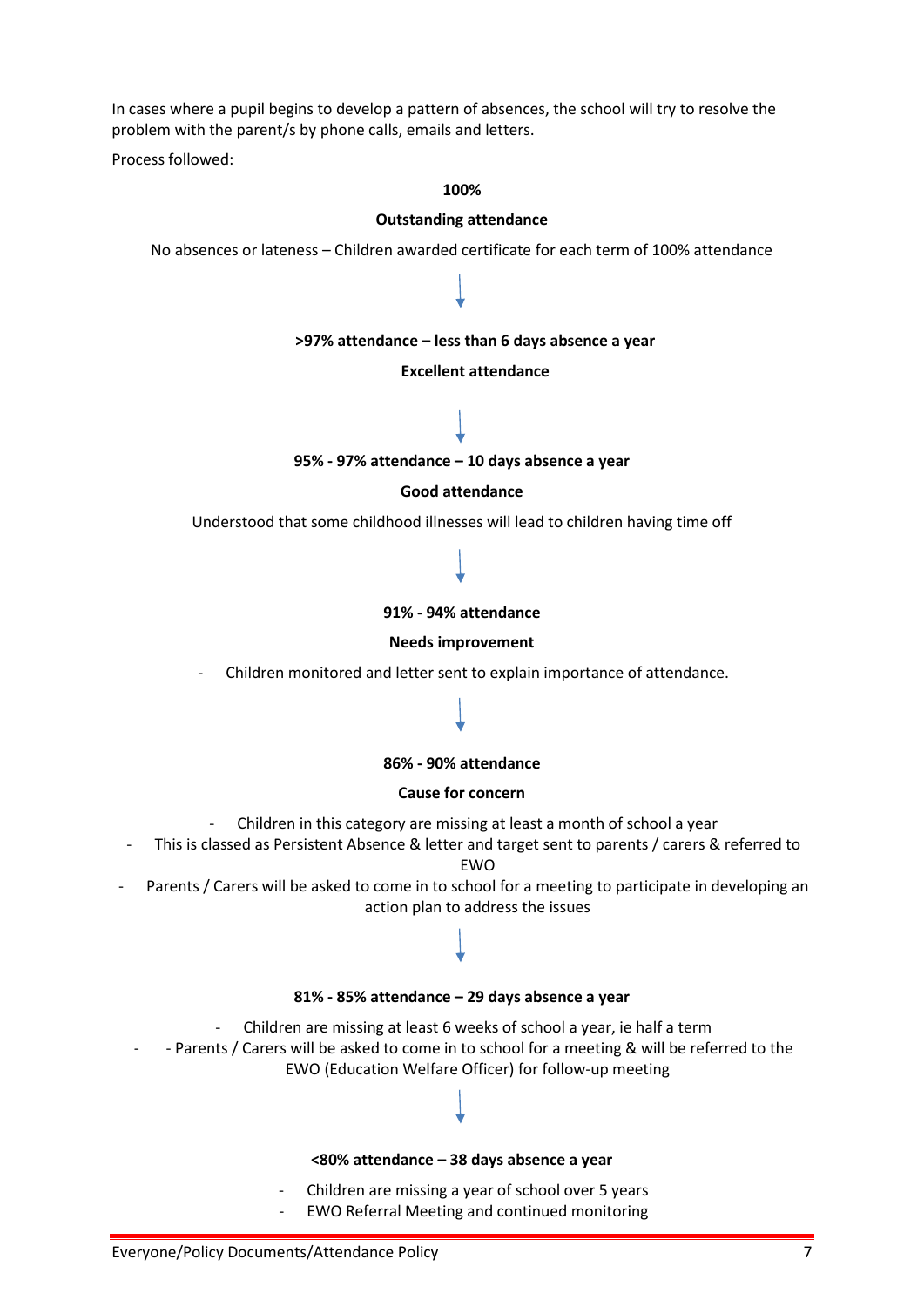## <span id="page-7-0"></span>**Persistent Absence (PA)**

A pupil becomes a 'persistent absentee' when they miss 10% or more schooling across the school year for whatever reason. Absence at this level is considerably damaging a child's educational prospects and we need parents fullest support and co-operation to tackle this.

We monitor all absence thoroughly. Any case that is seen to have reached the PA mark or is at risk of moving towards that mark is given priority and you will be informed of this immediately.

PA pupils are tracked and monitored carefully through our pastoral system and we also combine this with academic mentoring where absence affects attainment.

Parents will be notified by a letter if their child becomes a persistent absentee and be invited to a meeting where an action plan will be drawn up to address the issues identified.

## <span id="page-7-1"></span>**Exceptional Leave of Absence**

There is no automatic entitlement in law to time off in school time to go on holiday.

Any savings that you think you may make by taking a holiday in school time are offset by the cost to your child's education.

- 1. It is widely known that the link between a student's attendance and attainment is irrefutable.
- 2. Graduates earn nearly double that of young people who leave school with no qualifications.

School will only authorise leave of absence in term time in exceptional circumstances.

If a holiday is taken without prior authorisation by the school, it will be recorded as an unauthorised absence, Education Welfare will be notified and the parent may be liable to a Penalty Notice.

## <span id="page-7-2"></span>**Penalty Notices**

The Education (Pupil Registration) (England) (Amendment) Regulations 2013, which became law on 1<sup>st</sup> September 2013 state that Head teachers may not grant any leave of absence during term time unless there are exceptional circumstances.

The Education Welfare Service, acting on behalf of Surrey County Council may issue a Penalty Notice as an alternative to the prosecution of a parent/carer for their child's unauthorised absence from school and requires the recipient to pay a fixed amount.

The amount payable on issue of a Penalty Notice is £60 if paid within 21 days of receipt of the notice, rising to £120 if paid after 21 days but within 28 days.

If the Penalty Notice is not paid within 28 days, the Local Authority must prosecute the parent/carer for failing to ensure regular school attendance under Section 444 Education Act 1996.

#### <span id="page-7-3"></span>**Circumstances when a Penalty Notice may be issued**

A Penalty Notice may be issued to parents/carers who are failing to secure their child's regular school attendance and are failing to engage with supportive measures to improve attendance proposed by the school or Education Welfare Officer. This will be considered if the attendance is below 90% and there are 10 or more unauthorised sessions (this need not be consecutive) in the previous 3 months, which may include a pupil arriving late after close of registration.

Late arrival after the close of registration on 7 occasions during a six week period. The lateness will be recorded in accordance with the 'Registration and Lateness' section of this policy.

If you believe at any stage that your child's absence from school may leave you liable to receive a Penalty Notice, it is extremely important that you take action without delay to secure their regular attendance. If you have any questions or require further support to achieve an improvement, please contact the school or the education welfare officer.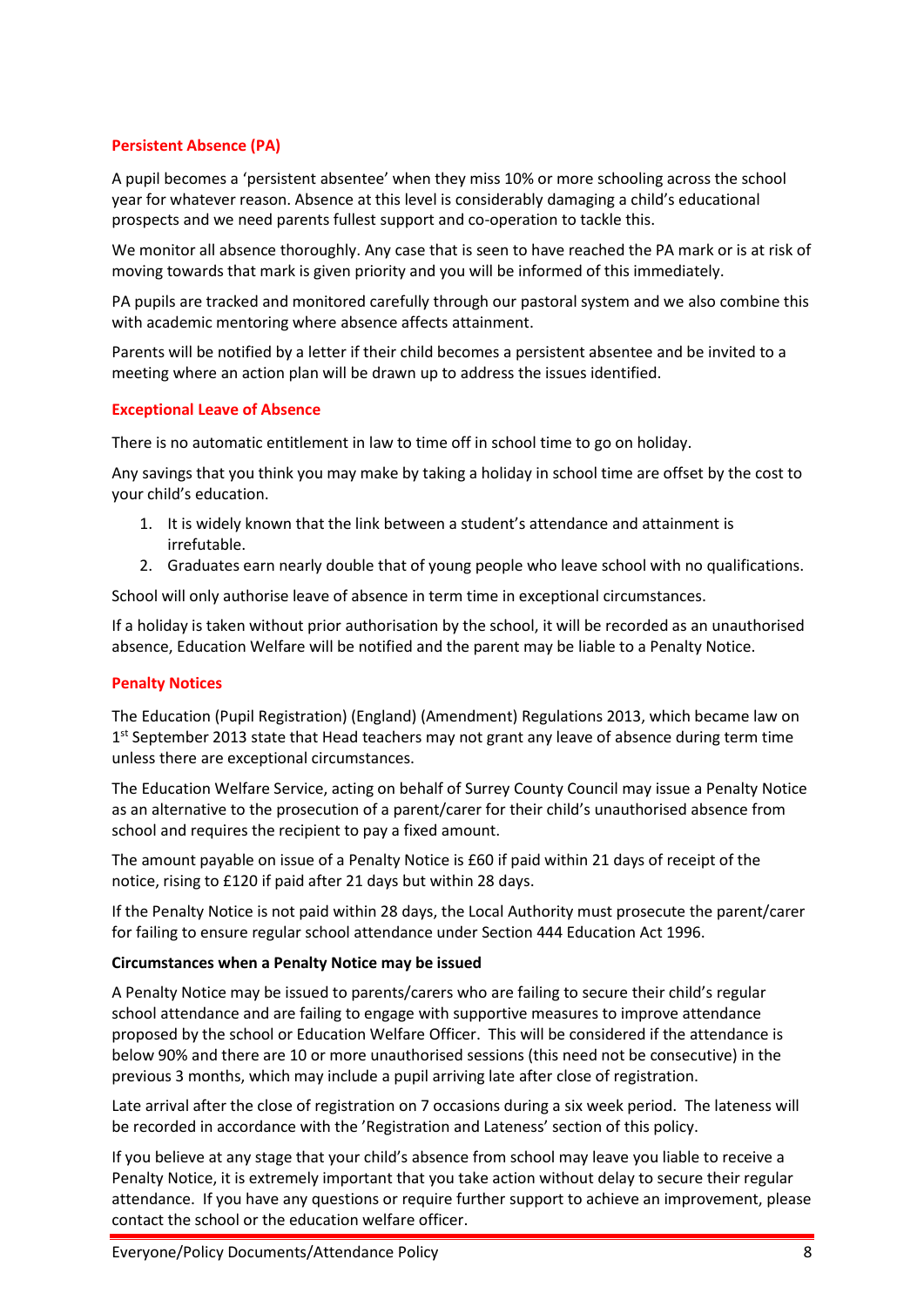Where a child is taken out of school for a holiday during term time for 5 days or 10 sessions (this need not be consecutive) or more without the authority of the head teacher, **each parent** is liable to receive a penalty notice for **each child**. In these circumstances, a warning will not be given where it can be shown that parents had previously been warned that such absences would not be authorised and that they will be liable to receive a penalty notice if the leave of absence is taken.

Pupils identified by police and education welfare officers engaged on Truancy Patrols and who have incurred unauthorised absences.

With the exception of unauthorised holidays taken in term time, parents will be sent a formal warning of their liability to receive such a notice before it is issued.

## <span id="page-8-0"></span>**Penalty Notice relating to Exclusions**

If a child is excluded from school, Section 103 of the Education and Inspections Act 2006 places a duty on parents/carers to ensure that their child is not in a public place without justifiable cause during school hours. This duty applies to the first five days of each exclusion. Failure to do so will render the parent/carer liable to a Penalty Notice. The amount payable is £60 if paid within 21 days of receipt of the Penalty Notice, rising to £120 if paid after 21 days but within 28 days. If the Penalty Notice is not paid, the recipient will be prosecuted for the offence under Section 103. Alternative education provision will be made from the sixth day of any exclusion and failure to attend such provision without good reason will be treated as unauthorised absence.

## <span id="page-8-1"></span>**Truancy Patrol**

When a student comes to the notice of a Truancy Patrol, the student's pattern of school attendance is investigated. If there are unauthorised absences in the preceding 4 months, a warning letter may be sent to the parent / carers. If there are further unauthorised absences during the subsequent 15 schooldays, a Penalty Notice will be issued to each parent / carer.

If there is no significant improvement in attendance in the 3 subsequent weeks, a Penalty Notice will be issued. Again, the Penalty Notice fines are as follows:

- £60 if paid within 21 days of receipt of the notice, rising to £120 if paid after 21 days but within 28 days.
- If the Penalty Notice is not paid within 28 days, the local authority is then obliged to prosecute for failing to ensure regular school attendance.

## <span id="page-8-2"></span>**Changing School**

It is important that if families decide to send the child in their care to a different school that they inform Wallace Fields Junior School staff as soon possible. A pupil will not be removed from the school roll until the following information has been received,

- the dates the pupil will be leaving this school and starting the next
- the address of the new school
- the new home address, if it is known.

School staff will then confirm with the parents the leaving date for their child. Following this date the pupil's school records and CTF will be sent on to the new school as soon as possible and within ten days of the child leaving. The Pupil Tracking Office at County Hall will also be sent appropriate information within ten days of anyone leaving or joining the school. If no notification is received from a new school then the child's name will not be removed from the school roll until after an investigation by the Educational Welfare Service.

All unexplained absences of 10 days or more are required to be reported to the Local Authority in line with the Education Regulations (Pupil Registration) Regulations 2006.

The Education Welfare Officer(EWO)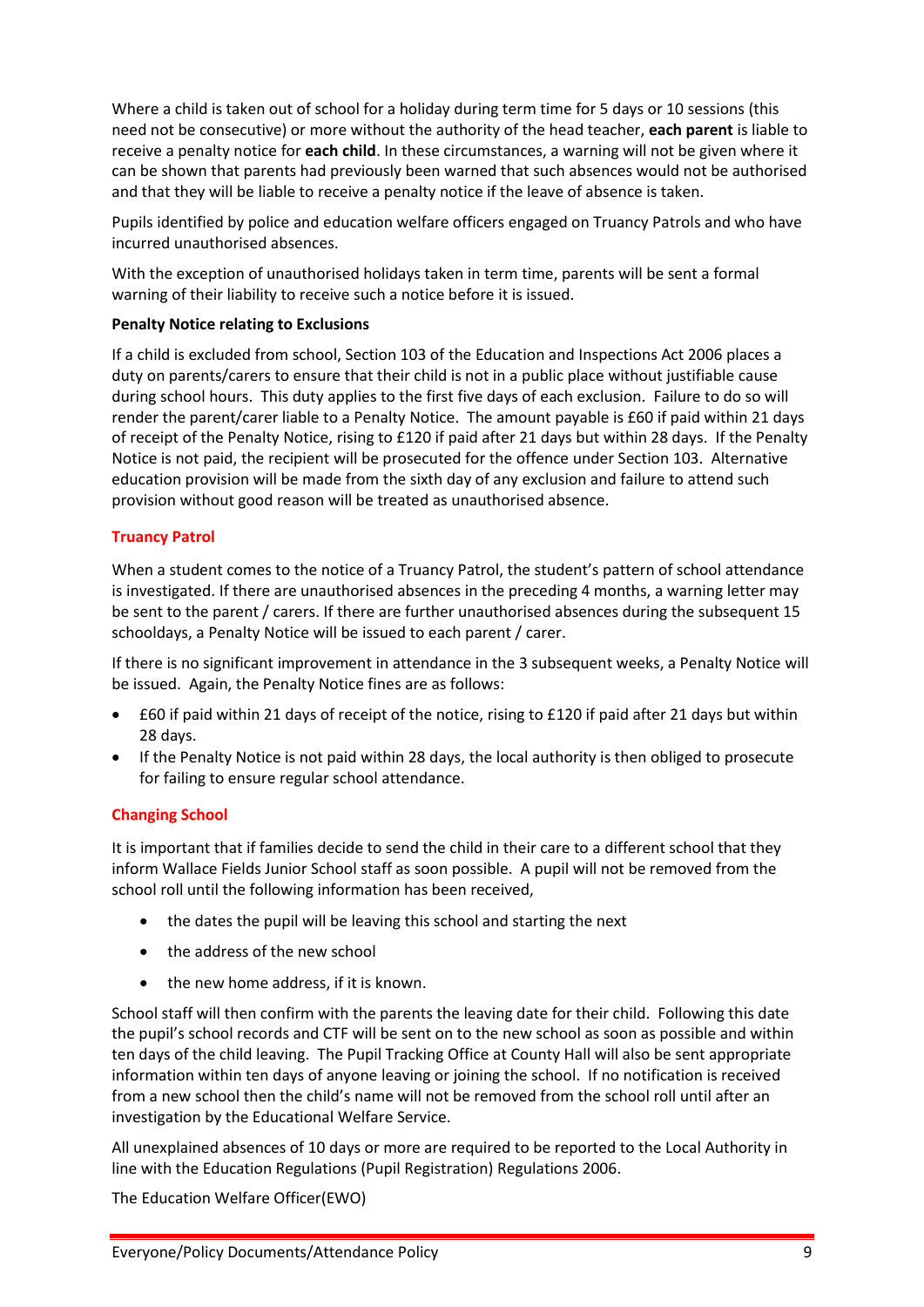Education Welfare monitors the attendance of all children on a regular basis. The Education Welfare Officer (EWO) will work with school staff and parents to promote good attendance and investigate reasons for absence.

If attendance problems cannot be resolved by school then the school will make a referral to Education Welfare. The EWO will try to resolve the situation but if attempts to improve attendance have failed, but unauthorised absence persists, the EWO can use sanctions such as parenting contracts, penalty notices and prosecution.

Failure to ensure regular school attendance, under section 444 of the Education Act 1996, could result upon conviction in a magistrate's court, to a fine not exceeding £2500 or a term of imprisonment not exceeding three months, or both.

## <span id="page-9-0"></span>**Encouraging Attendance**

Wallace Fields Junior School encourages regular attendance in the following ways:

- by providing a caring and welcoming learning environment
- by responding promptly to a child or parent's concerns about the school or other pupils
- by accurate and punctual completion of registers during morning and afternoon registration (see Lateness).
- by publishing attendance statistics
- by celebrating good attendance
- by presenting 100% attendance certificates at the end of each term
- by giving class attendance prizes
- by informing parents/carers in writing of irregular attendance, including lateness
- by if necessary arranging meetings with parents/carers
- by referring the families to the attached Education Welfare Officer (EWO) if the irregular attendance continues
- The Headteacher will monitor pupils' attendance with the school office staff with the attached Educational Welfare Officer.

## <span id="page-9-1"></span>**School Organisation**

In order for the school's Attendance Policy to be successful, every member of staff must make attendance a high priority and convey this to pupils at all times. Parents/carers should also need to support the Educational Welfare Service in the home to ensure that children are receiving corresponding messages about the value of education.

In addition to this, the School has the following responsibilities:

Head Teacher, Governors and to the School Attendance lead:

- adopt the whole policy
- ensure that the registration procedures are carried out efficiently in line with current legislation and that appropriate resources are provided
- ensure that all absences are coded correctly in line with DfE guidance
- initiate a scheme for contacting parents/carers on the first day of absence
- initiate contact with parents/carers in cases of unexplained absence and lateness before referring to the Educational Welfare Service (unless there is a justifiable cause for concern when contact is required speedily, in which case immediate referral to the Educational Welfare Service may be necessary)
- ensure that key office staff have dedicated and protected time for liaison and follow up work with the attached Educational Welfare Officer
- consult and liaise closely with the attached Educational Welfare Officer on a regular basis and take responsibility for ensuring appropriate pupils are identified and referred without delay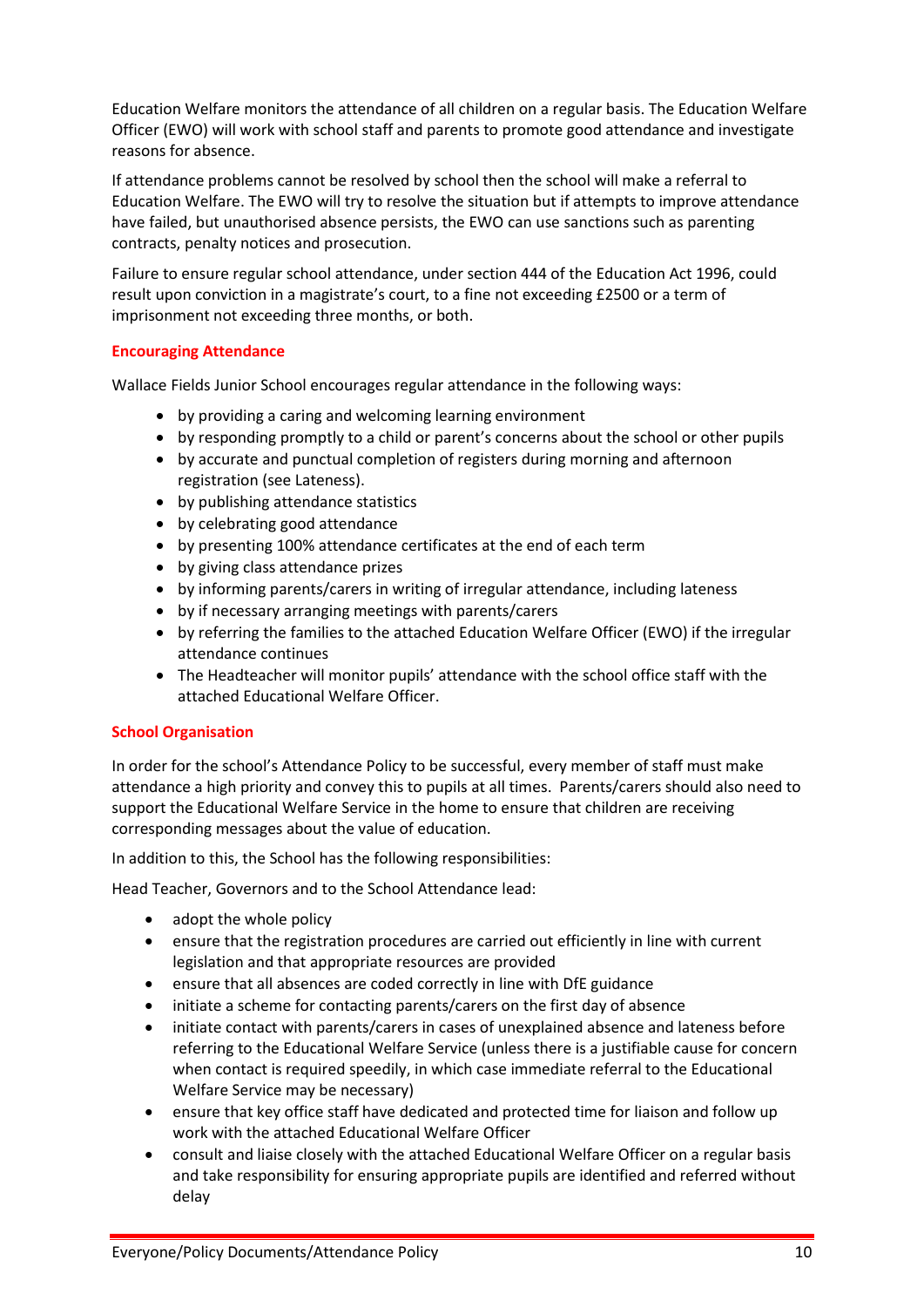- to work in close collaboration with the attached Educational Welfare Officer during their termly/half termly register analysis ensuring agreed action is carried out
- to set whole school attendance targets and to publish attendance data in the educational Welfare Service letters
- monitor and evaluate attendance with the attached Educational Welfare Officer

Office Staff:

- to oversee the registration process and ensure that registers are completed accurately and punctually
- to record reasons for absence
- to consult and liaise closely with the attached Education Welfare Officer regularly
- to share any concerns expressed about attendance or disaffection that might lead to non attendance with the Headteacher and attached Education Welfare Officer
- to ask parents to sign in/out any child who leaves school for appointments on the Pupil Signing in / Signing out Form at reception
- to follow up any unexplained non-attendance or lateness with the Headteacher

Class Teachers

- to complete registers accurately and punctually at least twice daily
- to inform the Headteacher of concerns
- to be alert to signs of disaffection that may lead to non attendance and report them to the office staff or Headteacher